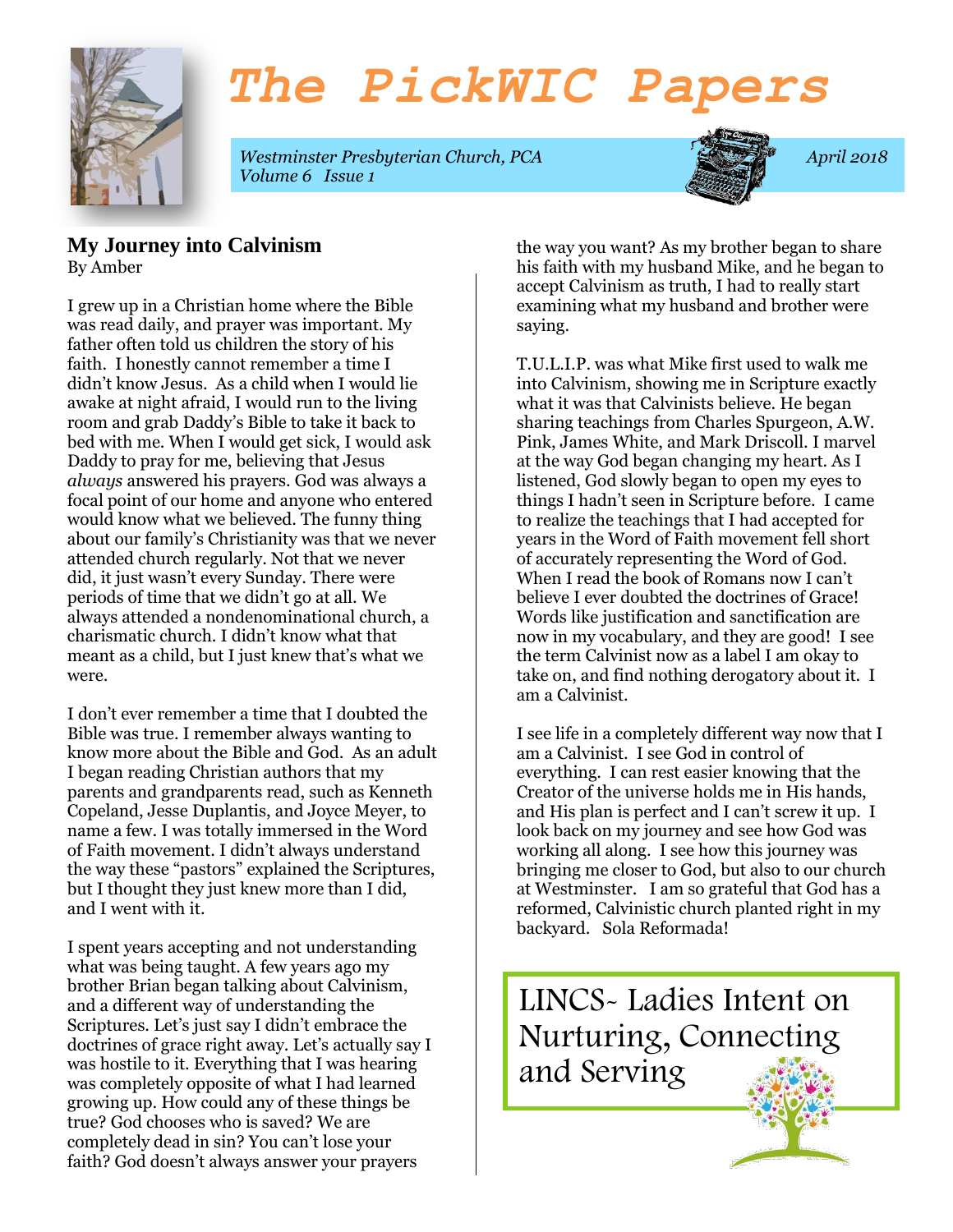### **A Winter Vacation** By Cynthia

When you plan a winter vacation, you think Florida or Arizona-not Canada. But when

my ski club announced a trip to the Quebec ski areas with hotels in the city, I thought, "Why not go along? Let someone else make the travel arrangements." As it turned out, about half the group shared my thoughts. "In a city which was founded in 1608 by the French, and located right here in North America, there must be lots to see."

The guide books recommend walking to see the historic building and the parks. Actually the weather is quite mild in February, but Quebec has a "survival" attitude toward cleaning its sidewalks. They may not clear them all the time. One of the sights on our city tour was the snow dump area—several football-size areas where the city dumps snow all winter long.

Out in the St. Laurence River which flows by the city is Ilse d' Orleans which the First Nations people (that is the term in Canada for Early Americans) settled first and raised food for the city. Now it looks like a beautiful area for vacation homes. The U.S. city, New Orleans, got its name from this spot. Another sight along the River is Montmorency Falls. These falls are higher than Niagara and in the summer a cable car travels over them. Touring in the winter, we just viewed them from the top and the bottom.

Another sight is the Ice Hotel. There are other Ice Hotels, but they are only in northern cities. Visitors can tour the hotel during the day and sleep there at night. The rooms have beautiful carvings by "ice artists". When the weather gets warm, the hotel closes and it is rebuilt in the fall.

A good place to visit on a snowy day is the Museum of Civilization, a beautiful building which tells the history of the First Nations people then and now. It also explains why so many people in Quebec still speak French. The skiers in the group reported that the snow wasn't great and by the fifth day only one guy was left going to the slopes.

I would recommend off-season travel but don't plan on doing everything the travel guides suggest!

#### **Return to Avonlea** By Dusty

I have always been in love with Prince Edward Island and the world of Anne Shirley. *Anne of Green Gables* is an all-time favorite and I read it every 1-2 years! In fact, I'm hoping to go to PEI someday in the far away future. Avonlea is a real place in my eyes!

I've learned much from the writings of L. M. Montgomery about description and painting pictures with words. Floral beauty, smells wafting off the pages, quotes galore!

Anne is a delightful, yet unexpected heroine. She gets into scrapes, but through them she learns humility and friendship. She is positive and sees the good in others first. Anne is genuine in most every way.

*Anne of Green Gables* is definitely a must read for young girls as well as the young at heart. I am transported back in time with even the name Avonlea. I would encourage everyone to jump into the pages of this beloved classic. 'Don't you feel you just loved the world on a morning like this?' –Anne

#### **Hope** By Jane

Clouds, Clouds, Clouds. More clouds. Dark clouds. Thick clouds. Gray and white clouds, Day after day, Blocking out the sun, Hanging there, Bringing no sustenance, Bringing only sadness.

The sun shines brightly Above those clouds, Gilding the heavens, Reminiscent of Bright Autumn days, Full of Color and Warmth, Of Gentleness and Promise. Memories, to encourage us, Until Spring sunshine Brings new Life and Hope, Warmth and Gratitude.

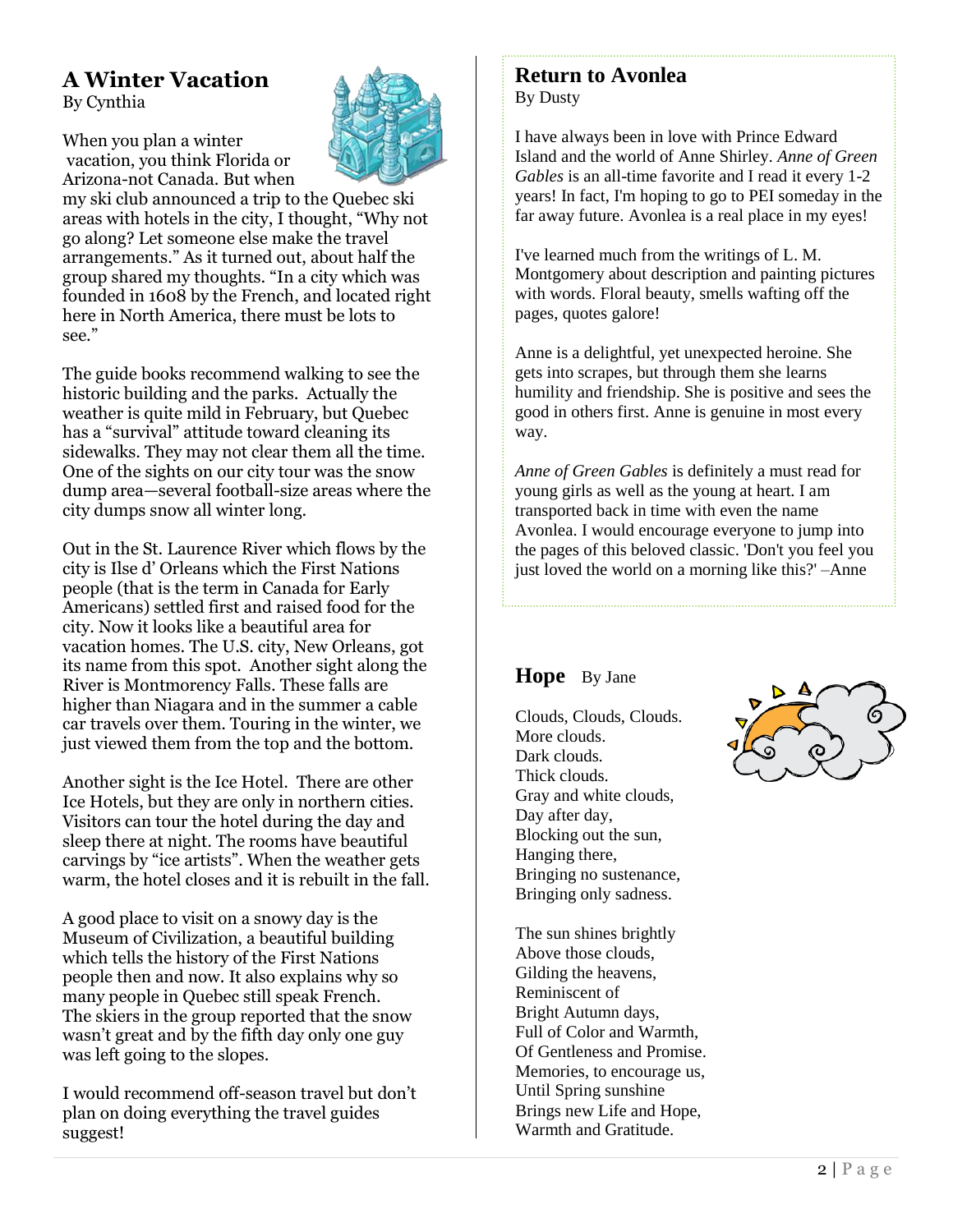# **My marriage or God's marriage...**

By Stephanie

I was 16 when I met my husband to be. I was hooked instantly on those eyes and his smile. He was pretty darn cute. He was 18, and one of my brother's good friends. We didn't officially start dating until I was 17, after he kind of stood me up for my Junior prom. He told me he couldn't make it because he had to work. He lived down in southern Illinois at the time. Then here comes prom night and there he sat, on my parents' couch, in the basement, hanging out with my brother. Oh well, high school was a long time ago...right?

Anyways, my mother knew he was the one for me maybe even before I did. She always said I had a look in my eyes when he was around. She told me he was the one I was going to marry, and here we are, almost 15 years into marriage. She was right, but of course she would be, she's my mom after all. So I did as she predicted and fell head over heels for that man. I still feel the same to this day, but married life isn't just between a man and a woman, God's in there too.

It's funny how God works. See, Derek (my husband), isn't a believer. He never was and I knew that. I also knew God said not to be unequally yoked, but I assumed it wasn't an actual command. I mean it wasn't in the Ten Commandments or anything. Boy, was I naive! And so very young in my faith.

Regardless of our religious differences, I thought somehow I could convince him or change him. I could make him believe in Jesus. I could make him see the truth. I could give him salvation. I couldn't have been more wrong.

I was young. I loved Christ, but I didn't always seek Him first. I sought my heart, my feelings, my emotions when it came to so many things. However, God, being the merciful loving Father He is, used my bad judgment and bad decisions to grow me and mold me into being more like Him. That's not to say there haven't been many failings in my walk, some I wish I never had to admit even to God, as if He doesn't already know the deepest darkest corners of my heart and mind already.

Still, I find myself lying awake at night thinking about some of those sins, regretting and praying for God to take the guilt I feel away. I pray for Him to erase them completely from my memory. But alas, that's not quite how He works, is it?

for I know<br>the plans I have<br>for you.

Even though I proved to be a less than stellar wife at times, God has never given up on me or my marriage, maybe because it isn't just my marriage. It's God's too.

One night, I was praying for Derek's salvation, and I was challenged to think, "Would I still love God if Derek was never saved?" Cue the waterworks! Tears flowed down my face that night, as I silently cried next to the man I loved and had pledged my life to. I was probably around 23 years old at the time, just learning about being a first time Mommy and realizing God is demanding me to love Him more than the tangible man lying next to me.

Let's be real, it's not like this was a new concept to me. I knew like every Christian, that God comes first, but sometimes in life we don't realize when our devotion starts slipping from Christ and over to something or someone else. Hmmm, maybe that's why God says not to have idols before Him. However, still being fairly young and having had my life recently changed in becoming a mom, it was a hard question to be faced with, and to be quite honest, I didn't want to face it.

I felt as if God was asking me to wrap my head around the possibility of living in an eternity without this man I was to grow old with and just had a child with. "But Lord, this is the love of my life!!" I felt like I screamed inside my head. "How can you expect me to spend eternity without him?" Oops! Did I just admit to placing a man above God? In that moment I was reminded of what Christ bore on the cross that day for me.

My sins put Him on that tree. He bore them willingly, in order to spare me. I knew in that moment that I needed to correct my thinking. I had to have faith and trust in my God more than I trusted anything else. God had to be above my marriage, and yet, all throughout my marriage as well. He could not and should not ever be beneath it. I am nothing without God. And I never want to imagine living an eternity outside of God's presence.

(Continued on page 4)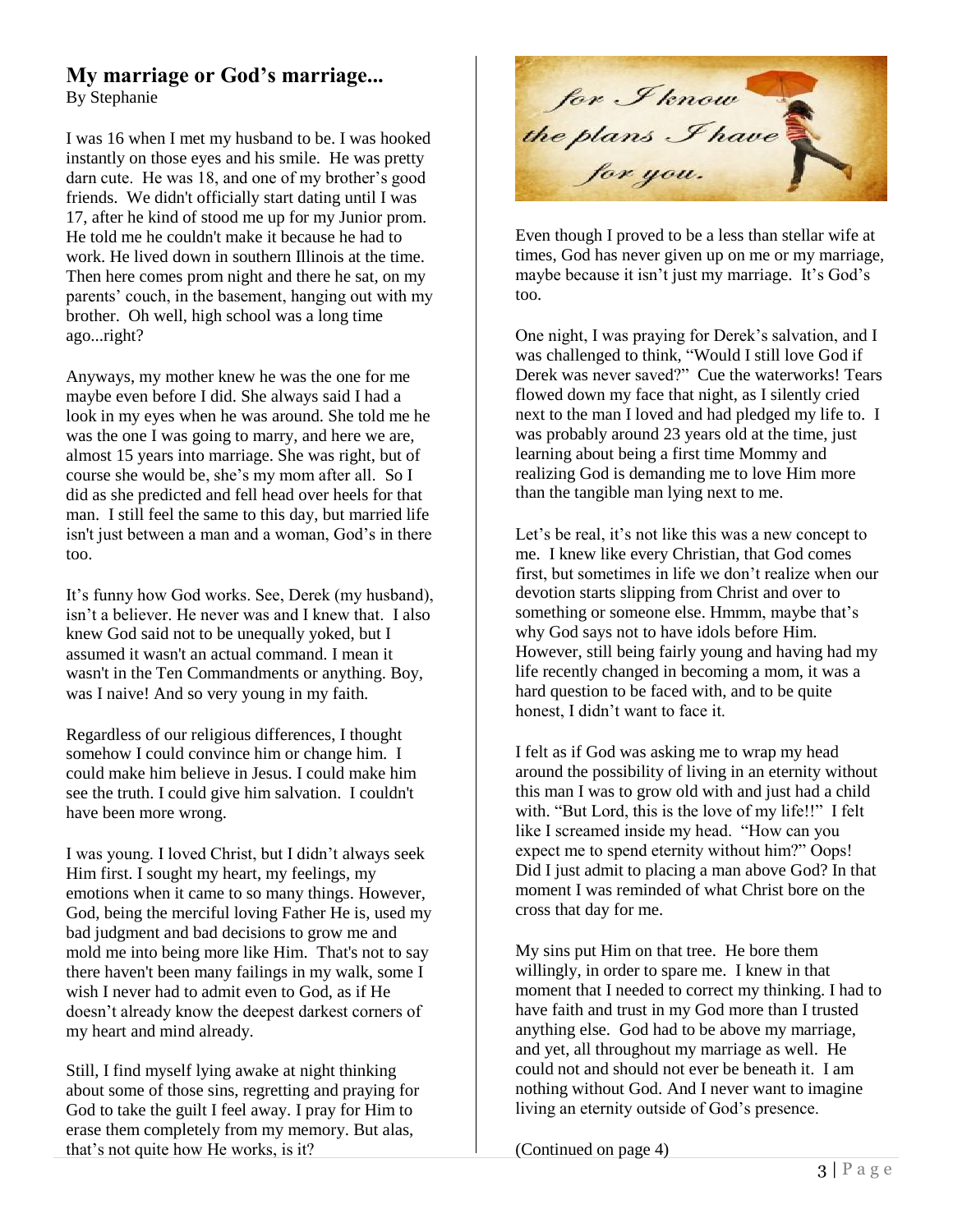#### (Continued from page 3)

I know Derek is in God's hands, not my own, thankfully! God has a perfect plan. I have to be obedient in loving Him, following His Word and raising my kids to know the Word. I can't create salvation or give salvation. But my perfect wonderful Lord already has, and it is for Him to give and Him alone.

I'd love to say that after that moment I fully trusted in the Lord over myself and marriage and never sinned again, but that would be lying. I have fallen so far in my marriage at times, but God has pulled me back up and out of the pit even when I felt like it was hopeless. God is faithful and righteous and that I will never doubt!

Please join me in prayer for my husband's salvation, and please join me in prayer for my boys and myself, that we might seek Him with all our hearts.

Jeremiah 29:11-13 "For I know the plans I have for you, declares the Lord, plans for welfare and not for evil, to give you a future and a hope. Then you will call upon me and come and pray to me, and I will hear you. You will seek me and find me, when you seek me with all your heart."

**Russian Teacakes**

Recipe submitted by Jane

1 c. butter, softened ½ c. sifted powdered sugar 1 tsp. vanilla  $2\frac{1}{4}$  c. flour  $\frac{1}{4}$  tsp. salt ¾ c. finely chopped walnuts



Mix butter, sugar and vanilla thoroughly. Sift flour and salt together, mix into butter mixture. Blend in nuts. Chill at least one hour. Roll dough into 1" balls. Bake on ungreased cookie sheet. Cookies do not spread. Bake 10 minutes at 400 degrees, until set but not brown. While still warm, roll in confectioners' sugar. Cool. Roll in sugar again. Makes about 4 dozen cookies.

#### **The Andersons** By Gerry

Lane and I have been worshiping at Westminster over 20 years. We transferred our membership from a PCA church in Delray Beach, Florida. We enjoyed the Florida sunshine for 8 years, but were both born and raised in Chicago and are happy to be back in the Midwest.

We have two kids, both adopted as babies. Our son, Erik, is married to Susan and they have blessed us with two grandkids, "Kat" 24, and Lane, 18. Lane is currently in the Air Force training to be a load master for a C5 aircraft. Susan, also Air Force, is deployed to Kuwait until July. Chief Erik is Air Force retired after 26 years and with some of his time he enjoys playing the bass for his church and youth services.

Our daughter, Dina, got married April 21 and we are very excited and happy for her. She met her new husband, Carey, at a party given by a high school friend and her husband. They discovered that both of their careers involved finance, statistical analysis and stuff that is way over my head. Their marriage ceremony was at the Fourth Presbyterian Church in Chicago and the celebration followed at Theatre on the Lake, almost in Lake Michigan. We've been absent from worship because of various wedding planning, dress fittings, ordering a tux, a wonderful engagement party, and the wedding. Most important is that both Dina and Carey are walking with the Lord and attend Moody Church in Chicago.

God has blessed us with 58 years of wedded bliss and we hope to celebrate 60 with our church family in 2019.

Women need women, to think biblically, live covenantally, and pass the legacy on to the next generation.